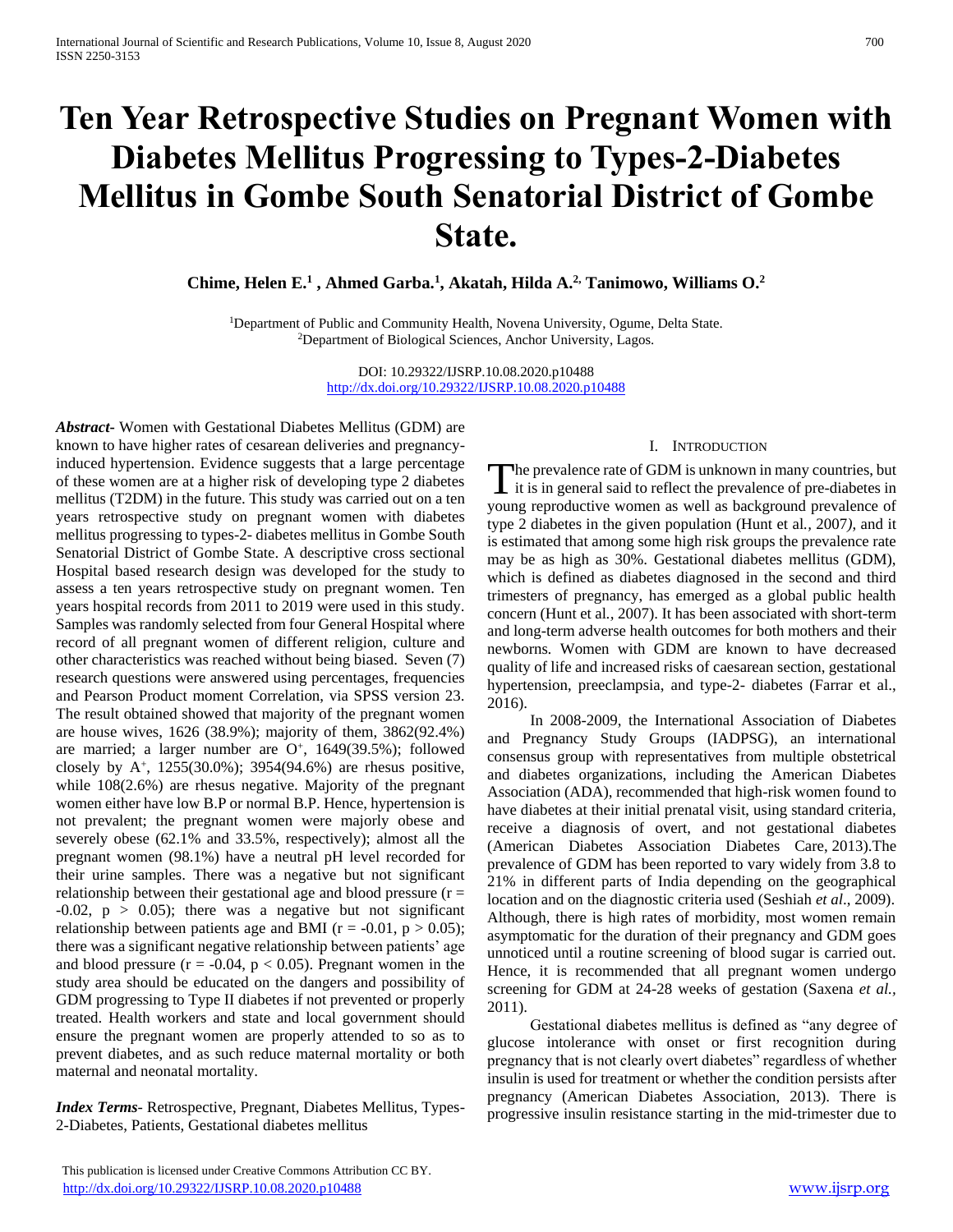production of various placental hormones that serve as insulin antagonists (Soma *et al.,* 2016).

# GDM is associated with both insulin resistance and impaired insulin secretion and shares the same risk factors with Type 2 diabetes mellitus (T2DM). Prevalence of GDM closely resembles that of T2DM in a population (Ben *et al;* 2014). There is evidence to show that GDM is a forerunner of type 2 diabetes in predisposed women who are faced with the metabolic challenges of pregnancy (Bentley *et al*.,2014). GDM seems to be a significant factor associated with increasing epidemic of type 2 diabetes among women and across generations in Africa and Asia, Nigeria inclusive. It is estimated that 10–31% of cases of diabetes in parous women are associated with previous GDM (Bentley *et al*.,2014).

 It is on this basis that this study on 'Ten Year Retrospective records on Pregnant Women with Diabetes Mellitus Progressing to Types-2-Diabetes Mellitus in Gombe South Senatorial District of Gombe State' has become important.

 The diagnosis of GDM has implications for the pregnancy and also for the future health of the mother and child. Although normal glucose regulation usually returns shortly after delivery, women with prior GDM are at a higher risk of developing type 2 diabetes, metabolic syndrome and cardiovascular diseases later in life (Gunderson *et al.,* 2014) . Women with a history of GDM have at least a seven fold increased risk of T2DM later in life compared to women with no GDM.

 This large variation in the subsequent development of T2DM may be due to genetic differences among populations, diagnostic criteria employed to diagnose GDM and T2DM, selection criteria and duration of follow-up. The progression to type 2 diabetes increases steeply within the first five years after delivery, and then plateaus after ten years (Kim *et al.,* 2002). In addition to exposure to GDM, several factors such as ethnicity, family history of T2DM, multiparity, advanced maternal age, treatment with insulin, presence of anthropometric risk factors (pre-pregnancy and postpartum Body Mass Index, weight gain during pregnancy) and high blood sugar levels (fasting, 1 hour and 2 hour glucose levels on oral glucose tolerance test (OGTT)) in the index pregnancy have been identified as predictors of later development of T2DM (Bellamy *et al.,* 2009*).*

 There is a growing body of evidence to suggest that lifestyle and pharmacological interventions targeted at women with GDM can prevent or delay the development of T2DM (Bellamy *et al.,* 2009). The effect of dietary and physical exercise interventions, health education and pharmacological interventions on the progression to T2DM have been investigated in randomized controlled trials and observational studies. A recent review of 30 studies aiming to prevent or delay T2DM after GDM suggests that life style and pharmacological interventions may be effective in reducing the risk of T2DM later in life (Peacock *et al.,* 2014). Since one in four women in South-East Asia has hyperglycaemia in pregnancy, preventive strategies targeted at women with GDM would have a significant public health impact on the current epidemic of diabetes and non- communicable diseases in the region (Bellamy *et al*.,2009).There is however, paucity of data on long term risk of progression to T2DM among South Asian women who have had a pregnancy complicated by GDM in Asia.

 The risk factors of GDM include: Obesity with a Body Mass Index (BMI) above 30kg/m<sup>2</sup>, previous large baby weighing 4.5kg or more, previous gestational diabetes, family history of diabetes (first-degree relative with diabetes) and minority ethnic family origin with a high prevalence of diabetes (Knight & Nigam, 2017).

# III. CAUSES OF GESTATIONAL DIABETES

GDM may arise as a result of the following:

- i. The hormones produced during pregnancy can make it difficult for a woman's body to use insulin efficiently, increasing the risk of insulin resistance.
- ii. As pregnancy places a high demand on the body, some women aren't able to produce enough insulin to overcome this resistance. This, in turn, makes it difficult for the body to use glucose efficiently
- iii. The result is that glucose can remain in the blood at higher levels than normal leading to gestational diabetes.
- iv. Gestational diabetes usually develops in the second and third trimester of pregnancy (after 28 weeks' gestation) and then usually disappears again after the baby is born.
- v. While most women with gestational diabetes have normal pregnancies and healthy babies, the risk of some complications can be significantly increased for both mother and baby.
- **vi.** Post-delivery, the baby is also more likely to be overweight or have diabetes later in life (Knight & Nigam, 2017).

# IV. AIM/ OBJECTIVES OF STUDY

## **Aim**

 The research centers on a ten years retrospective study on pregnant women with diabetes mellitus progressing to types-2 diabetes mellitus in Gombe South Senatorial District of Gombe State.

# **Objectives**

- i. To identify the prevalence of gestational diabetes mellitus in Gombe South Senatorial District of Gombe state.
- ii. To assess complications of gestational diabetes mellitus that lead to types-2-diabetes mellitus after delivery in Gombe South Senatorial District of Gombe state.
- iii. To find out the proportion of pregnant women that developed types-2- Diabetes mellitus after delivery in Gombe South Senatorial District of Gombe state.

# **Research Questions**

- 1. Is hypertension (high blood pressure) common among the pregnant women with types-2- Diabetes mellitus after delivery in Gombe South Senatorial District?
- 2. Is obesity prevalent among the pregnant women with Gestational Diabetes Mellitus?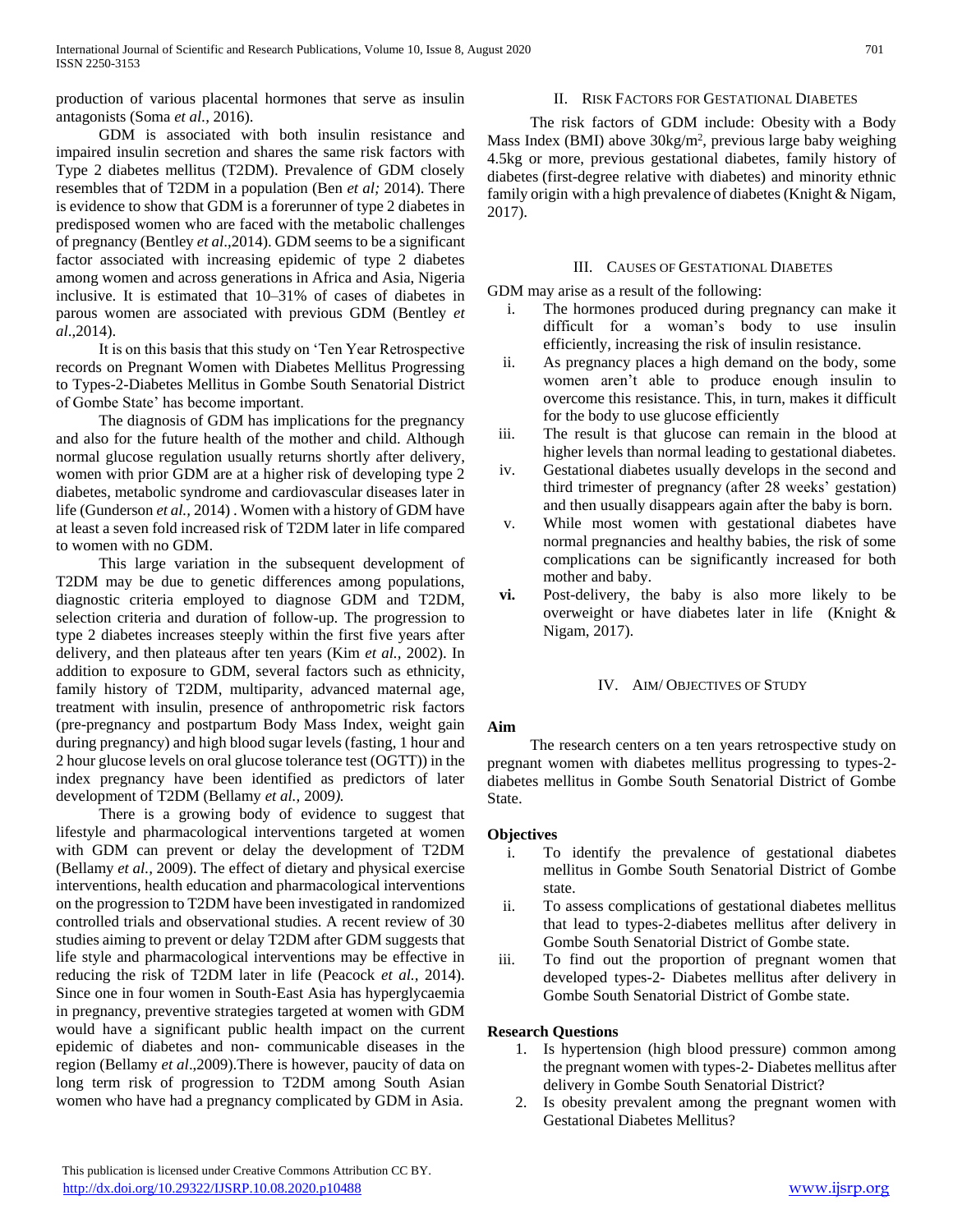- 3. Do the pregnant women have glucose present in their urine?
- 4. What is the analysis of the urine of the pregnant women?
- 5. Is there a relationship between their gestational age and blood pressure?
- 6. Is there a relationship between patients' age and obesity (BMI)?
- 7. Is there a relationship between patients' age and blood pressure?

# V. MATERIALS AND METHOD

## **Research Design:**

 A descriptive cross sectional Hospital based research design was developed for the study to assess a ten years retrospective study on pregnant women with diabetes mellitus that progressing to types -2- diabetes mellitus in Gombe South Senatorial District, Gombe State.

# **Population of Study**

 The study population is the Hospital record of pregnant mothers for the past ten years from Gombe South Senatorial District. A total population of 716, 018 persons as of 2006 census. **Sample and Sampling Technique**

 Stratified random sampling was used to select from General Hospitals, comprehensive Health centers, primary Health centers,

Model Health centers, Health Clinics, and Maternity Clinics. Samples was randomly selected from four General Hospital where record of all pregnant women of different religion, culture and other characteristics was reached without being biased.

# **Validity of Instrument**

 Structured questionnaires was administered to all the patients used for this study.

# **Research Instrument**

- i. **Section A:** Socio-demographic characteristics of the respondents.
- ii. **Section B:** Number of pregnancy.
- iii. **Section C:** Medical history
- iv. **Section D** Number of test been carried out during pregnancy

# **Procedure for Data Collection**

 Data was obtained and retrieved from the patient /client record in the hospital by a use of check list.

## **Method for data analysis**.

 The check list collected was analyzed with Statistical Package for Social Sciences (SPSS) version 23.0. Descriptive statistics such as mean, standard deviation, tables, charts and inferential statistics such as logistic regression was used to test the association between variable of interest set at p˂ 0.05.

## VI. RESULTS

## **Demography**

| <b>Parameter</b>      |                                     | ${\bf N}$ | $\frac{0}{0}$ |
|-----------------------|-------------------------------------|-----------|---------------|
| Occupation            | Not indicated                       | 1770      | 42.4          |
|                       | Farming                             | 243       | 5.8           |
|                       | Applicant                           | 96        | 2.3           |
|                       | Security personnel                  | $8\,$     | 0.2           |
|                       | <b>Business</b>                     | 179       | 4.3           |
|                       | civil servant/<br>public<br>servant | 173       | 4.1           |
|                       | Professionals                       | 3         | 0.1           |
|                       | Housewife                           | 1626      | 38.9          |
|                       | Student                             | 81        | 1.9           |
| <b>Marital status</b> | Not indicated                       | 135       | 3.2           |
|                       | Married                             | 3862      | 92.4          |
|                       | Single                              | 182       | 4.4           |
| <b>Blood</b> group    | $A+$                                | 1255      | 30.0          |
|                       | AB                                  | 23        | 0.6           |
|                       | $B+$                                | 1190      | 28.5          |

**Table 1: Demographic characteristics of pregnant women that developed types-2- Diabetes mellitus after delivery in Gombe South Senatorial District**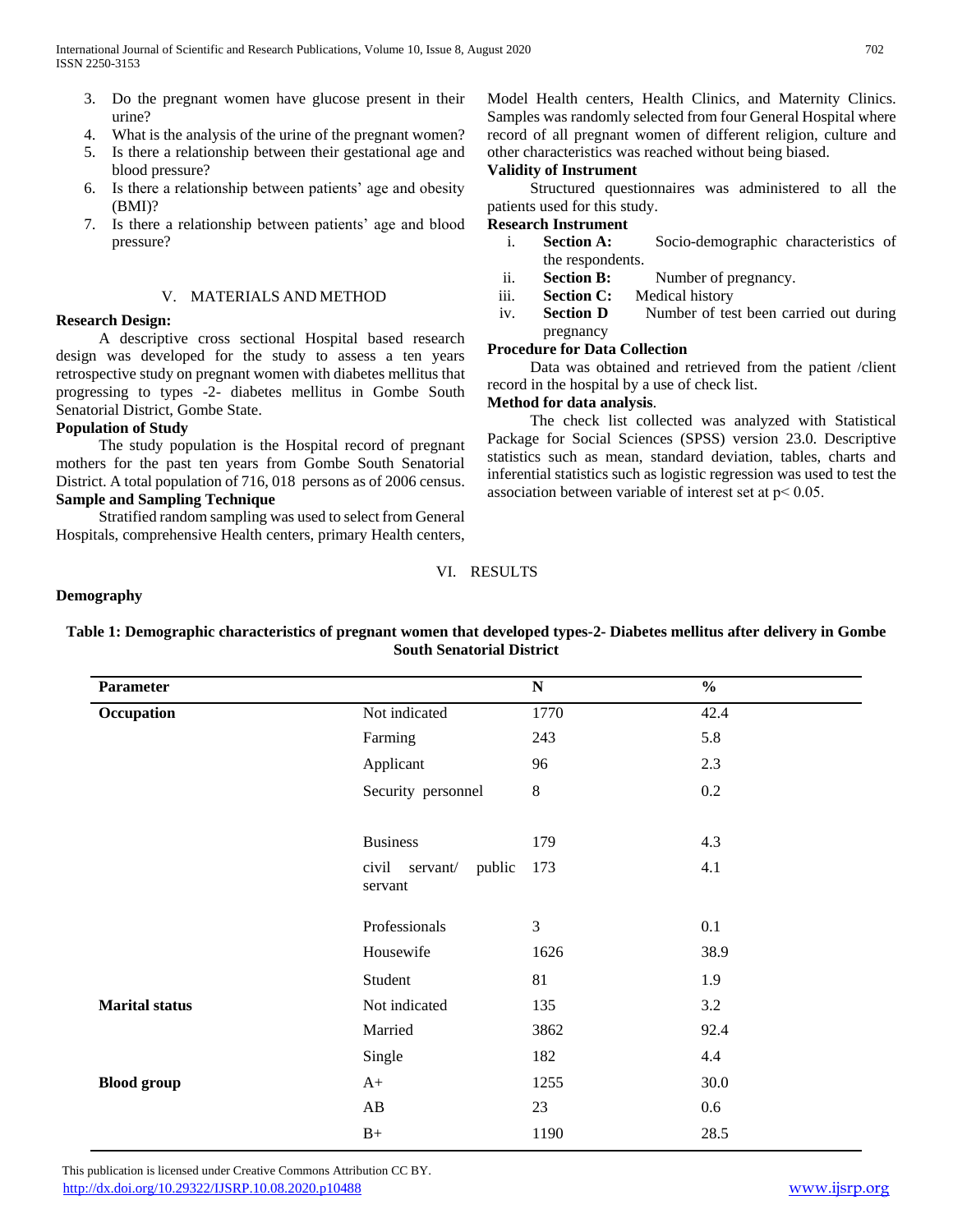| N              | 2    | $\cdot$ |  |
|----------------|------|---------|--|
| $0+$           | 1649 | 39.5    |  |
| $O-$           | 3    | 0.1     |  |
| Not indicated  | 57   | 1.4     |  |
| Not indicated  | 117  | 2.8     |  |
| Negative (-)   | 108  | 2.6     |  |
| Positive $(+)$ | 3954 | 94.6    |  |
|                |      |         |  |

 The result presented in Table 1 shows the demography of the pregnant women that developed types-2- Diabetes mellitus after delivery in Gombe South Senatorial District. The result shows that with respect to the occupation of the women, majority are house wives, 1626 (38.9%); while others are farmers, 243(5.8%); business women, 179(4.3%); civil servants, 173(4.1%); applicant, 96(2.3%); students, 81(1.9%); security personnel, 8(0.2%); and professionals, 3(0.1%). However, 1770(42.4%) did not indicate their occupation. The data on the marital status of the women shows that majority of them, 3862(92.4%) are married, while 182(4.4%) are singles. 135(3.2%)

however, did not indicate their marital status. With respect to blood group, majority are  $O<sup>+</sup>$ , 1649(39.5%); followed closely by A<sup>+</sup>, 1255(30.0%); B<sup>+</sup>, 1190(28.5%); AB, 23(0.6%); and O<sup>-</sup>, 3(0.1%). 57(1.4%) however did not indicate their blood group. For Rhesus factor, the result shows that 3954(94.6%) are rhesus positive, while 108(2.6%) are rhesus negative.

#### **Research Question 1**

 Is hypertension (High BP) common among pregnant women with diabetes (SBP and DBP)?

#### **Table 2: Hypertension among pregnant women with diabetes (SBP and DBP)**

|               | <b>SBP</b> |       | <b>DBP</b> |       |
|---------------|------------|-------|------------|-------|
|               | N          | %     | N          | $\%$  |
| Low           | 1106       | 26.5% | 2139       | 51.2% |
| <b>Normal</b> | 2987       | 71.5% | 1922       | 46.0% |
| <b>High</b>   | 86         | 2.1%  | 118        | 2.8%  |



**Figure 1: Hypertension among pregnant women with diabetes (SBP and DBP)**

 The result presented in Table 2 and Figure 1, shows that hypertension of high blood pressure is not common among the pregnant women. Using the benchmark, 141/90mmHg for High B.P.; 89/60mmHg for low B.P. and 120/80mmHg for normal B.P. Both for systolic and diastolic values, those with high B.P. are very few, 2.1% and 2.8%, respectively. Majority of the pregnant women either have low B.P or normal B.P. Hence, hypertension is not prevalent.

#### **Research Question 2**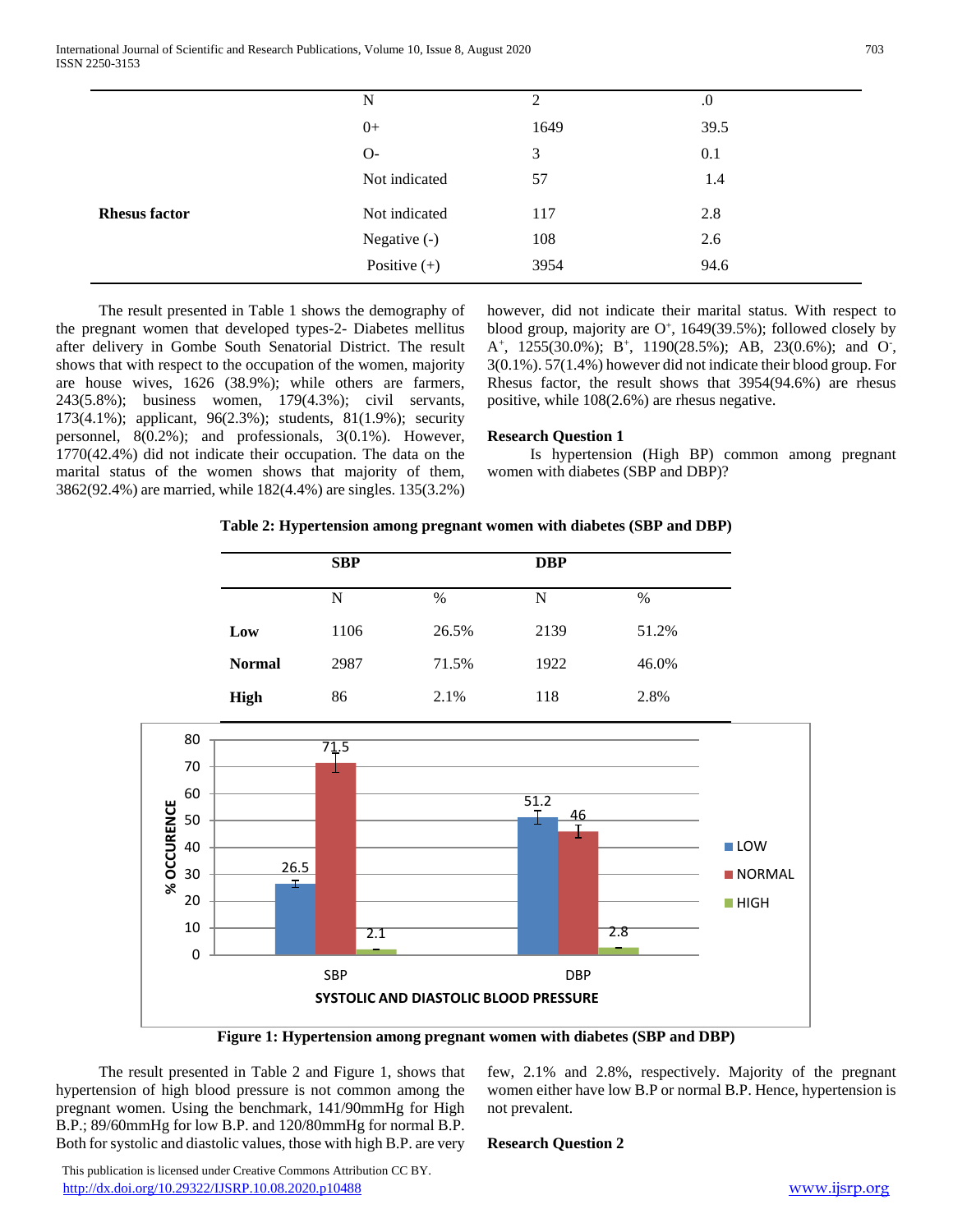Is obesity prevalent among the pregnant women with Gestational diabetes Mellitus?

| <b>BMI</b> level      | <b>Frequency</b> | <b>Percent</b> |
|-----------------------|------------------|----------------|
|                       |                  |                |
| Underweight           | 14               | .3             |
| Normal                | 81               | 1.9            |
| Overweight            | 85               | 2.0            |
| <b>Obese</b>          | 2597             | 62.1           |
| <b>Severely Obese</b> | 1402             | 33.5           |
| Total                 | 4179             | 100.0          |

# **Table 3: Prevalence of obesity among the pregnant women with Gestational diabetes Mellitus**

 Using the benchmark BMI of <18.5 (underweight); 18.5- 24.9(healthy weight); 25- 29.9(0ver weight); 30- 39.9(0bese) and 40 and above (severely obese), the result shows that the pregnant women were majorly obese and severely obese (62.1% and 33.5%, respectively).

# **Research Question 3**

Do pregnant women have glucose in their Urine across the years of study?

| Year         | + glucose        | negative<br>- | <b>Trace</b>     |
|--------------|------------------|---------------|------------------|
| 2010         | $\mathbf{0}$     | 138 (3.3%)    | $\boldsymbol{0}$ |
| 2011         | $\boldsymbol{0}$ | 559 (13.4%)   | $\boldsymbol{0}$ |
| 2012         | $\boldsymbol{0}$ | 391 (13.4%)   | $\boldsymbol{0}$ |
| 2013         | $10(0.2\%)$      | 656 (15.7)    | 1                |
| 2014         | $\mathbf{0}$     | 602 (14.4%)   | $\boldsymbol{0}$ |
| 2015         | $\mathbf{0}$     | 320 (7.7%)    | $\boldsymbol{0}$ |
| 2016         | $\mathbf{0}$     | 273 (6.5%)    | $\boldsymbol{0}$ |
| 2017         | $\boldsymbol{0}$ | 539 (12.9%)   | $\boldsymbol{0}$ |
| 2018         | 29 (0.7%)        | 651 (15.6%)   | 1                |
| 2019         | $1(0.0\%)$       | $2(0.0\%)$    | $\boldsymbol{0}$ |
| <b>Total</b> | $40(1.0\%)$      | 4131 (98.9%)  | $2(0.1\%)$       |

## **Table 4: Level of glucose in urine**

The result presented in Table 4 shows that, across the years, the glucose level recorded in the urine of the pregnant women is very low. **Research Question 4**

What is the analysis of the urine of the pregnant women?

|  |  | Table 5: Parameter of urine of the pregnant women |  |  |  |  |  |  |
|--|--|---------------------------------------------------|--|--|--|--|--|--|
|--|--|---------------------------------------------------|--|--|--|--|--|--|

| S/N | <b>PARAMETER</b> | $PRESENT(+) [N(\%)]$ | ABSENT $\left( \text{-} \right)$ [N $\left( \% \right)$ ] |
|-----|------------------|----------------------|-----------------------------------------------------------|
|     | Glucose          | 40(1.0)              | 4131 (98.9)                                               |
|     | Nitrate          | 36(0.9)              | 4143(99.1)                                                |
|     | Urobilirubin     | 15(0.4)              | 4164(99.6)                                                |
|     | <b>Bilirubin</b> | 2(0.00)              | 4177(100.0)                                               |

 This publication is licensed under Creative Commons Attribution CC BY. <http://dx.doi.org/10.29322/IJSRP.10.08.2020.p10488> [www.ijsrp.org](http://ijsrp.org/)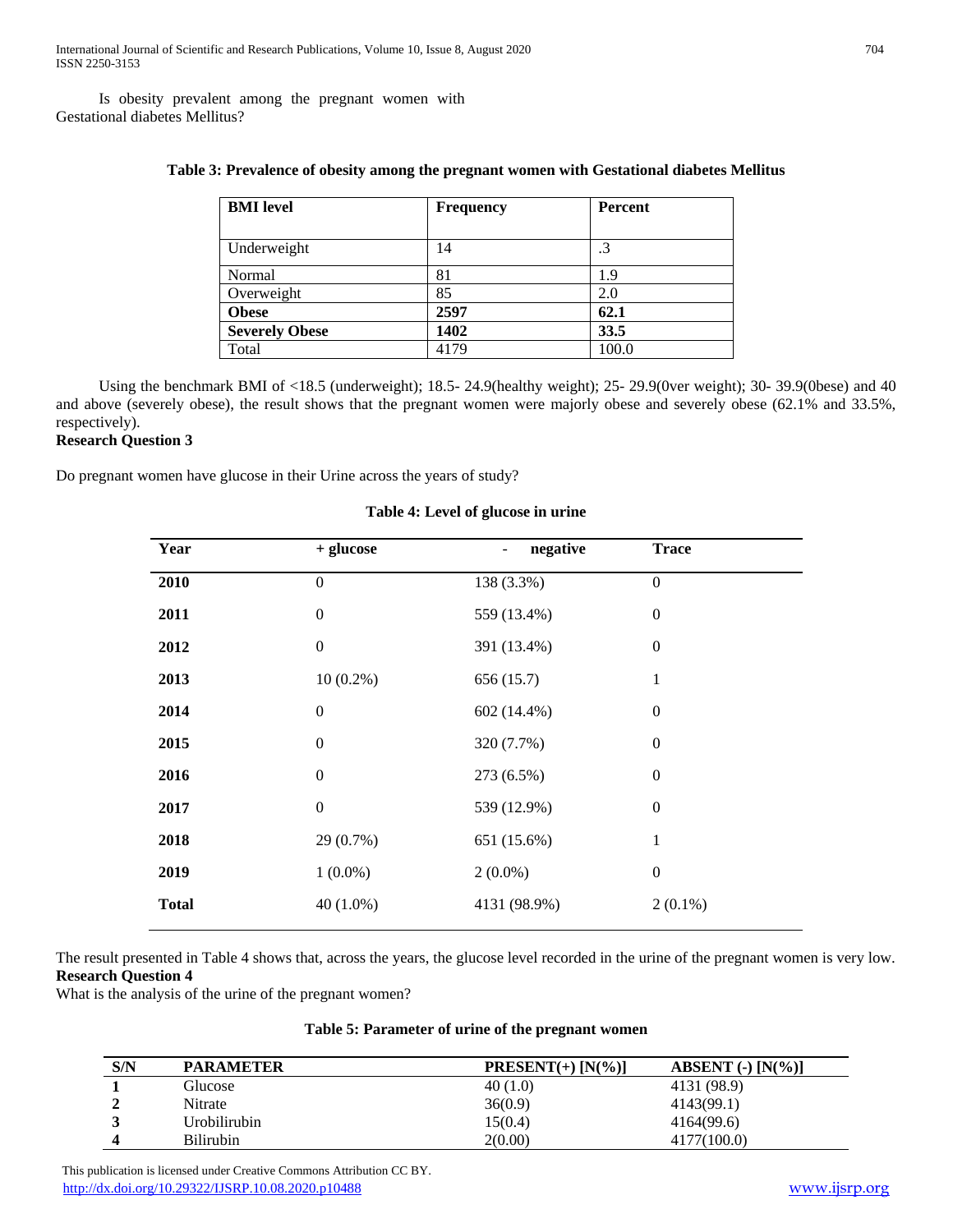International Journal of Scientific and Research Publications, Volume 10, Issue 8, August 2020 705 ISSN 2250-3153

|   | Blood         | 6(0.1)  | 4173(99.9) |
|---|---------------|---------|------------|
|   | Protein       | 21(0.5) | 4158(99.5) |
|   | Ketone        | 25(0.6) | 4154(99.4) |
| O | Ascorbic acid | 7(0.2)  | 4172(99.8) |
|   | Amino acid    | 18(0.4) | 4161(99.6) |

 The result shows that generally, only traces of urine analysis parameter were recorded, except for bilirubin which recorded 0.0% presence. However, of all the parameters, glucose, which indicates diabetes, and nitrate, which indicates infections, where most occurring.

## **Table 6: The pH level of the urine of the pregnant women**

| <b>PARAMETER</b> | <b>ACIDIC</b>   | <b>NEUTRAL</b>  | <b>ALKALINE</b> |
|------------------|-----------------|-----------------|-----------------|
|                  | $N\binom{0}{0}$ | $N\binom{0}{0}$ | $N(\%)$         |
| рH               | 1(0.0)          | 4100(98.1)      | 78(1.9)         |

The results presented in Table 6, shows that almost all the pregenat women (98.1%) studied have a neutral pH level recorded for their urine samples.

#### **Research Question 5**

Is there a relationship between their gestational age and blood pressure?

## **Research Question 6**

Is there a relationship between patients age and obesity (BMI)?

## **Research Question 7**

Is there a relationship between patients' age and blood pressure?

 To answer research question 5, 6 and 7, Pearson's Product Moment Correlation was used to check for relationships, and the results are presented in Table 7.

### **Table 7: Relationship between their gestational age and blood pressure; between patient's age and BMI; and between patients' age and blood pressure.**

| <b>Variables</b>                             | r       | p    | <b>Remark</b>   |
|----------------------------------------------|---------|------|-----------------|
| <b>Gestational age versus blood pressure</b> | $-0.02$ | 0.14 | Not significant |
|                                              |         |      |                 |
|                                              |         |      |                 |
| Patient's age versus BMI                     | $-0.01$ | 0.63 | Not significant |
| Patient's age and blood pressure             | $-0.04$ | 0.02 | Significant     |

Table 7 shows that there is a negative but not significant relationship between their gestational age and blood pressure ( $r = -0.02$ , p > 0.05); there is a negative but not significant relationship between patients age and BMI ( $r = -0.01$ ,  $p > 0.05$ ). However, there is a significant negative relationship between patients' age and blood pressure ( $r = -0.04$ ,  $p < 0.05$ ). This result summarily explains that, as gestational age increases blood pressure reduces; as patient's age increases BMI reduces; as patient's age increases, blood pressure reduces.

# VII. DISCUSSION

 Despite high rates of morbidity, most women remain asymptomatic for the duration of their pregnancy and GDM goes unnoticed until a routine screening of blood sugar is carried out. The study was carried out as a research on a ten years retrospective study on pregnant women with diabetes mellitus progressing to types-2- diabetes mellitus in Gombe South Senatorial District of Gombe State.

 The study revealed that majority of the pregnant women in the study area are house wives (38.9%); farmers (5.8%); business women (4.3%); civil servants (4.1%); applicant (2.3%); students (1.9%); security personnel (0.2%); and professionals (0.1%). The majority of them (92.4%) are married, while 4.4% are singles. The majority of the pregnant women in the study area are of blood